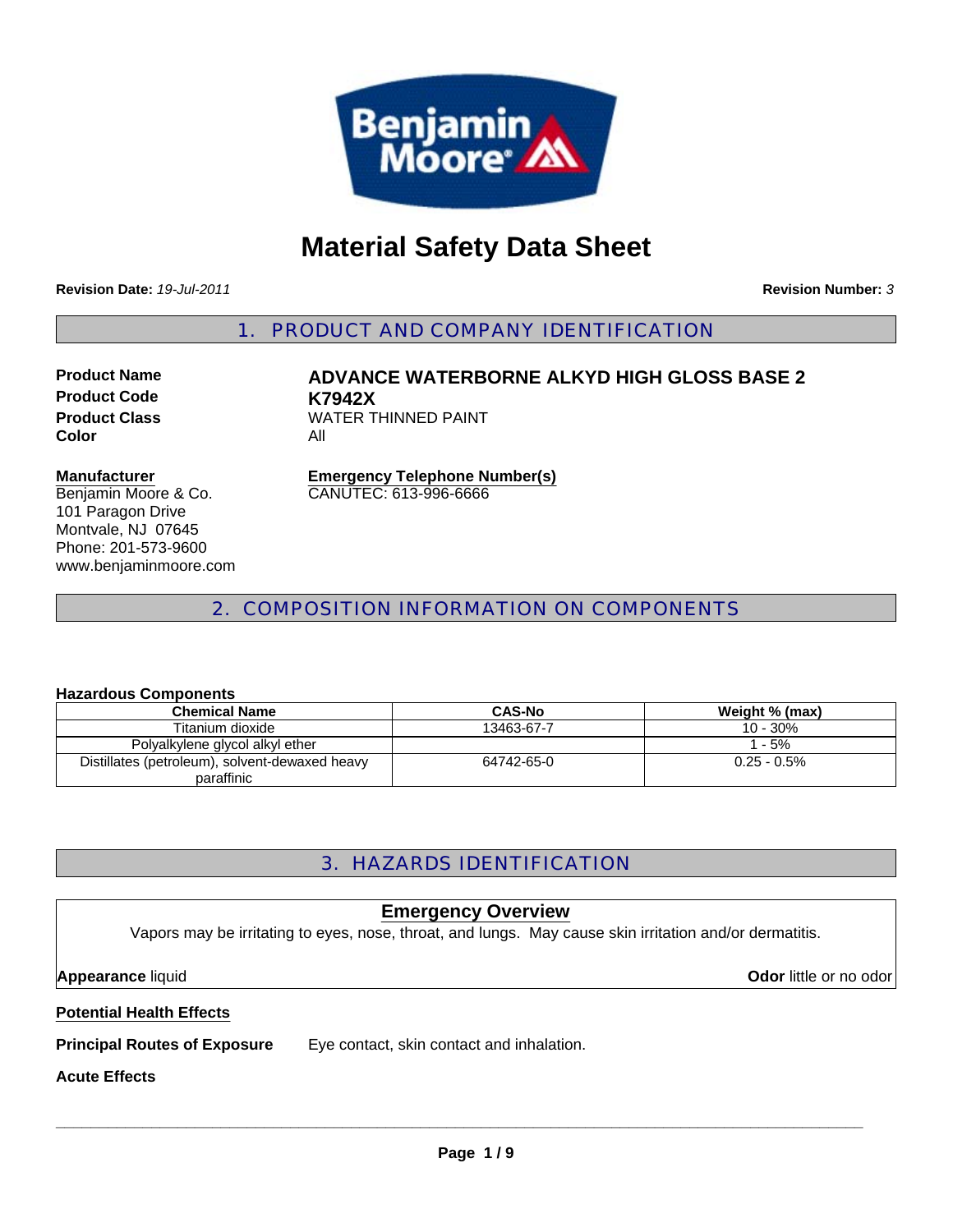| <b>Eyes</b>            | May cause slight irritation.                                                    |
|------------------------|---------------------------------------------------------------------------------|
| <b>Skin</b>            | Substance may cause slight skin irritation.                                     |
| <b>Inhalation</b>      | May cause irritation of respiratory tract.                                      |
| Ingestion              | Ingestion may cause gastrointestinal irritation, nausea, vomiting and diarrhea. |
| <b>Chronic Effects</b> | Repeated contact may cause allergic reactions in very susceptible persons.      |

 $\Box$ 

*See Section 11 for additional Toxicological information.*

| <b>Aggravated Medical Conditions</b> | None known |
|--------------------------------------|------------|
|--------------------------------------|------------|

| HMIS | Health: $1^*$ | <b>Flammability: 0</b> | <b>Reactivity: 0</b> | $PPE: -$ |
|------|---------------|------------------------|----------------------|----------|
|      |               |                        |                      |          |

#### **HMIS Legend**

- 0 Minimal Hazard
- 1 Slight Hazard
- 2 Moderate Hazard
- 3 Serious Hazard
- 4 Severe Hazard
- \* Chronic Hazard

X - Consult your supervisor or S.O.P. for "Special" handling instructions.

*Note: The PPE rating has intentionally been left blank. Choose appropriate PPE that will protect employees from the hazards the material will present under the actual normal conditions of use.*

*Caution: HMIS® ratings are based on a 0-4 rating scale, with 0 representing minimal hazards or risks, and 4 representing significant hazards or risks. Although HMIS® ratings are not required on MSDSs under 29 CFR 1910.1200, the preparer, has choosen to provide them. HMIS® ratings are to be used only in conjunction with a fully implemented HMIS® program by workers who have received appropriate HMIS® training. HMIS® is a registered trade and service mark of the NPCA. HMIS® materials may be purchased exclusively from J. J. Keller (800) 327-6868.*

## 4. FIRST AID MEASURES

| <b>General Advice</b>     | No hazards which require special first aid measures.                                               |
|---------------------------|----------------------------------------------------------------------------------------------------|
| <b>Eye Contact</b>        | Rinse thoroughly with plenty of water for at least 15 minutes and consult a physician.             |
| <b>Skin Contact</b>       | Wash off immediately with soap and plenty of water removing all contaminated<br>clothes and shoes. |
| <b>Inhalation</b>         | Move to fresh air. If symptoms persist, call a physician.                                          |
| Ingestion                 | Clean mouth with water and afterwards drink plenty of water. Consult a physician if<br>necessary.  |
| <b>Notes To Physician</b> | Treat symptomatically                                                                              |

## 5. FIRE-FIGHTING MEASURES

| <b>Suitable Extinguishing Media</b>                                                                           | Use extinguishing measures that are appropriate to local<br>circumstances and the surrounding environment. |
|---------------------------------------------------------------------------------------------------------------|------------------------------------------------------------------------------------------------------------|
| Protective Equipment And Precautions For Firefighters As in any fire, wear self-contained breathing apparatus | pressure-demand, MSHA/NIOSH (approved or equivalent)<br>and full protective gear.                          |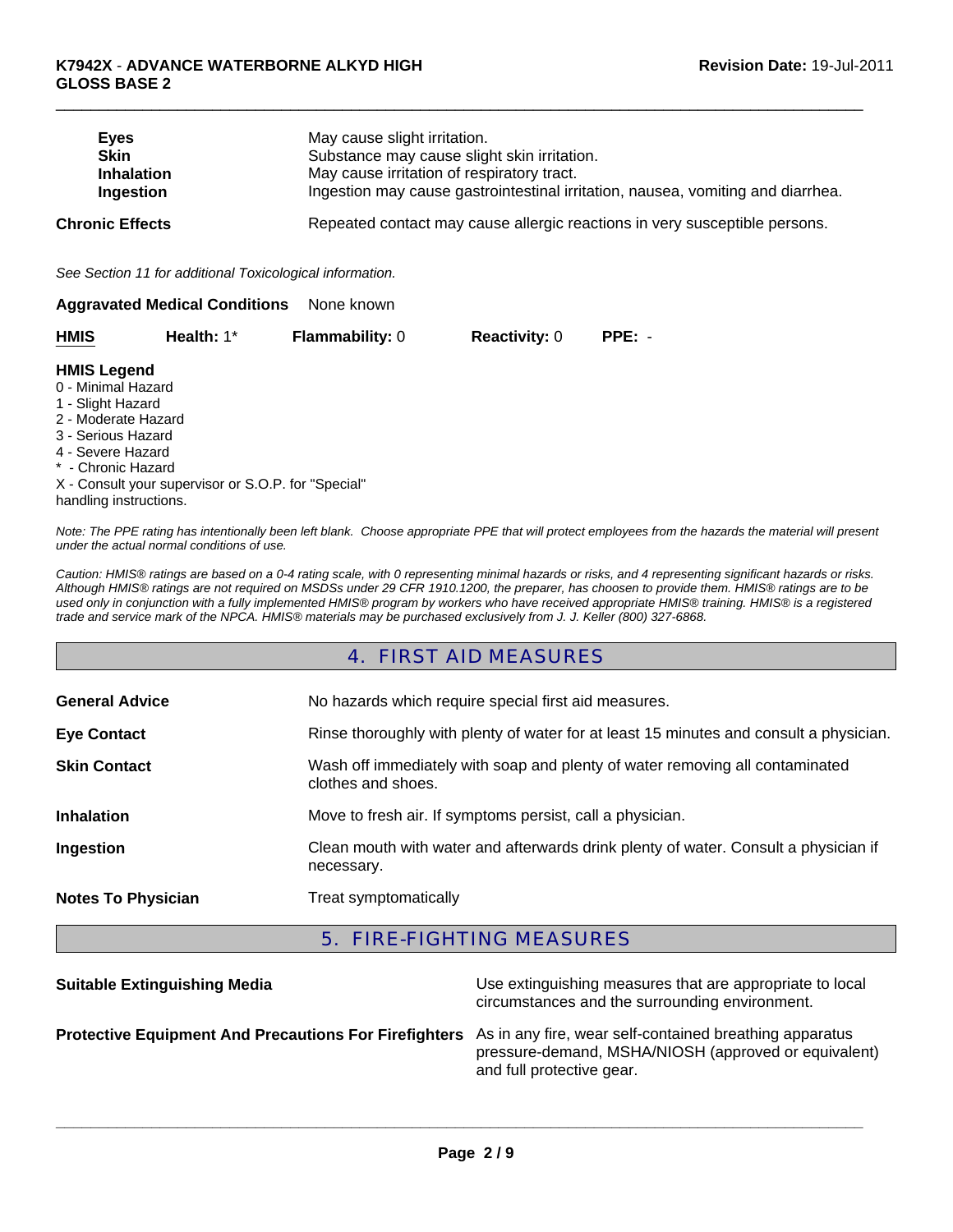| <b>Specific Hazards Arising From The Chemical</b>                                                 | Closed containers may rupture if exposed to fire or extreme<br>heat. |
|---------------------------------------------------------------------------------------------------|----------------------------------------------------------------------|
| <b>Sensitivity To Mechanical Impact</b>                                                           | No.                                                                  |
| <b>Sensitivity To Static Discharge</b>                                                            | No.                                                                  |
| <b>Flash Point Data</b><br>Flash Point (°F)<br>Flash Point (°C)<br><b>Flash Point Method</b>      | Not applicable<br>Not applicable<br>Not applicable                   |
| <b>Flammability Limits In Air</b><br><b>Upper Explosion Limit</b><br><b>Lower Explosion Limit</b> | Not applicable<br>Not applicable                                     |
| <b>NFPA</b><br>Health: 1<br><b>Flammability: 0</b>                                                | <b>Instability: 0</b><br><b>Special: Not Applicable</b>              |

 $\Box$ 

- **NFPA Legend**
- 0 Not Hazardous
- 1 Slightly
- 2 Moderate
- 3 High
- 4 Severe

*The ratings assigned are only suggested ratings, the contractor/employer has ultimate responsibilities for NFPA ratings where this system is used.*

*Additional information regarding the NFPA rating system is available from the National Fire Protection Agency (NFPA) at www.nfpa.org.*

#### 6. ACCIDENTAL RELEASE MEASURES

| <b>Personal Precautions</b>      | Avoid contact with skin, eyes and clothing. Ensure adequate ventilation.                                                                                                      |
|----------------------------------|-------------------------------------------------------------------------------------------------------------------------------------------------------------------------------|
| <b>Environmental Precautions</b> | Prevent further leakage or spillage if safe to do so.                                                                                                                         |
| <b>Methods For Clean-Up</b>      | Soak up with inert absorbent material. Sweep up and shovel into suitable containers<br>for disposal.                                                                          |
| <b>Other Information</b>         | None known                                                                                                                                                                    |
|                                  |                                                                                                                                                                               |
|                                  | <b>7. HANDLING AND STORAGE</b>                                                                                                                                                |
| <b>Handling</b>                  | Avoid contact with skin, eyes and clothing. Avoid breathing vapors, spray mists or<br>sanding dust. In case of insufficient ventilation, wear suitable respiratory equipment. |

## 8. EXPOSURE CONTROLS / PERSONAL PROTECTION

**Exposure Limits**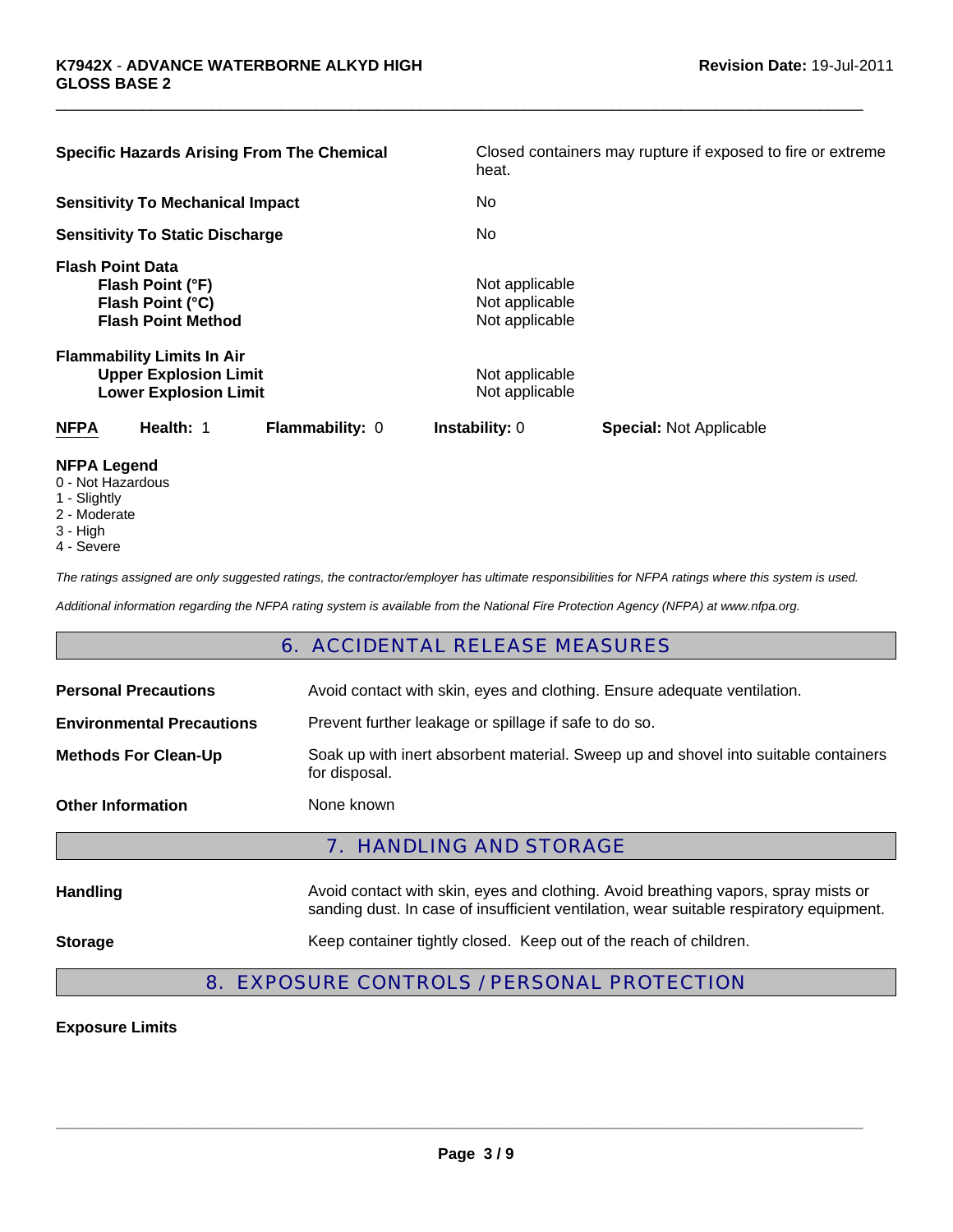#### **K7942X** - **ADVANCE WATERBORNE ALKYD HIGH GLOSS BASE 2**

### **Hazardous Components**

| <b>Chemical Name</b>                                            | <b>ACGIH</b>               | <b>Alberta</b>             | <b>British Columbia</b>    | <b>Ontario</b>               | Quebec                 |
|-----------------------------------------------------------------|----------------------------|----------------------------|----------------------------|------------------------------|------------------------|
| Titanium dioxide                                                | 10 mg/m <sup>3</sup> - TWA | 10 mg/m <sup>3</sup> - TWA | 10 mg/m <sup>3</sup> - TWA | 10 mg/m <sup>3</sup> - TWAEV | 10 mg/m <sup>3</sup> - |
|                                                                 |                            |                            | $3 \text{ mg/m}^3$ - TWA   |                              | <b>TWAEV</b>           |
| Polyalkylene glycol alkyl<br>ether                              | N/E                        | N/E                        | N/E                        | N/E                          | N/E                    |
| Distillates (petroleum),<br>solvent-dewaxed heavy<br>paraffinic | N/E                        | N/E                        | N/E                        | N/E                          | N/E                    |

 $\Box$ 

#### **Legend**

ACGIH - American Conference of Governmental Industrial Hygienists Alberta - Alberta Occupational Exposure Limits British Columbia - British Columbia Occupational Exposure Limits Ontario - Ontario Occupational Exposure Limits Quebec - Quebec Occupational Exposure Limits N/E - Not established

**Engineering Measures** Ensure adequate ventilation, especially in confined areas.

| <b>Personal Protective Equipment</b> |                                                                                                                                     |
|--------------------------------------|-------------------------------------------------------------------------------------------------------------------------------------|
| <b>Eye/Face Protection</b>           | Safety glasses with side-shields.                                                                                                   |
| <b>Skin Protection</b>               | Protective gloves and impervious clothing.                                                                                          |
| <b>Respiratory Protection</b>        | In case of insufficient ventilation wear suitable respiratory equipment.                                                            |
| <b>Hygiene Measures</b>              | Avoid contact with skin, eyes and clothing. Remove and wash contaminated clothing<br>before re-use. Wash thoroughly after handling. |

## 9. PHYSICAL AND CHEMICAL PROPERTIES

| Appearance                        | liquid            |
|-----------------------------------|-------------------|
| Odor                              | little or no odor |
| Density (Ibs/gal)                 | $9.6 - 9.7$       |
| <b>Specific Gravity</b>           | $1.1 - 1.2$       |
| рH                                | Not available     |
| <b>Viscosity (centistokes)</b>    | Not available     |
| <b>Evaporation Rate</b>           | Not available     |
| <b>Vapor Pressure</b>             | Not available     |
| <b>Vapor Density</b>              | Not available     |
| Wt. % Solids                      | 40 - 50           |
| <b>Vol. % Solids</b>              | $35 - 45$         |
| Wt. % Volatiles                   | $50 - 60$         |
| Vol. % Volatiles                  | $55 - 65$         |
| <b>VOC Regulatory Limit (g/L)</b> | < 50              |
| <b>Boiling Point (°F)</b>         | 212               |
| <b>Boiling Point (°C)</b>         | 100               |
| <b>Freezing Point (°F)</b>        | 32                |
| <b>Freezing Point (°C)</b>        | 0                 |
| Flash Point (°F)                  | Not applicable    |
| Flash Point (°C)                  | Not applicable    |
| <b>Flash Point Method</b>         | Not applicable    |
| <b>Upper Explosion Limit</b>      | Not available     |
| <b>Lower Explosion Limit</b>      | Not available     |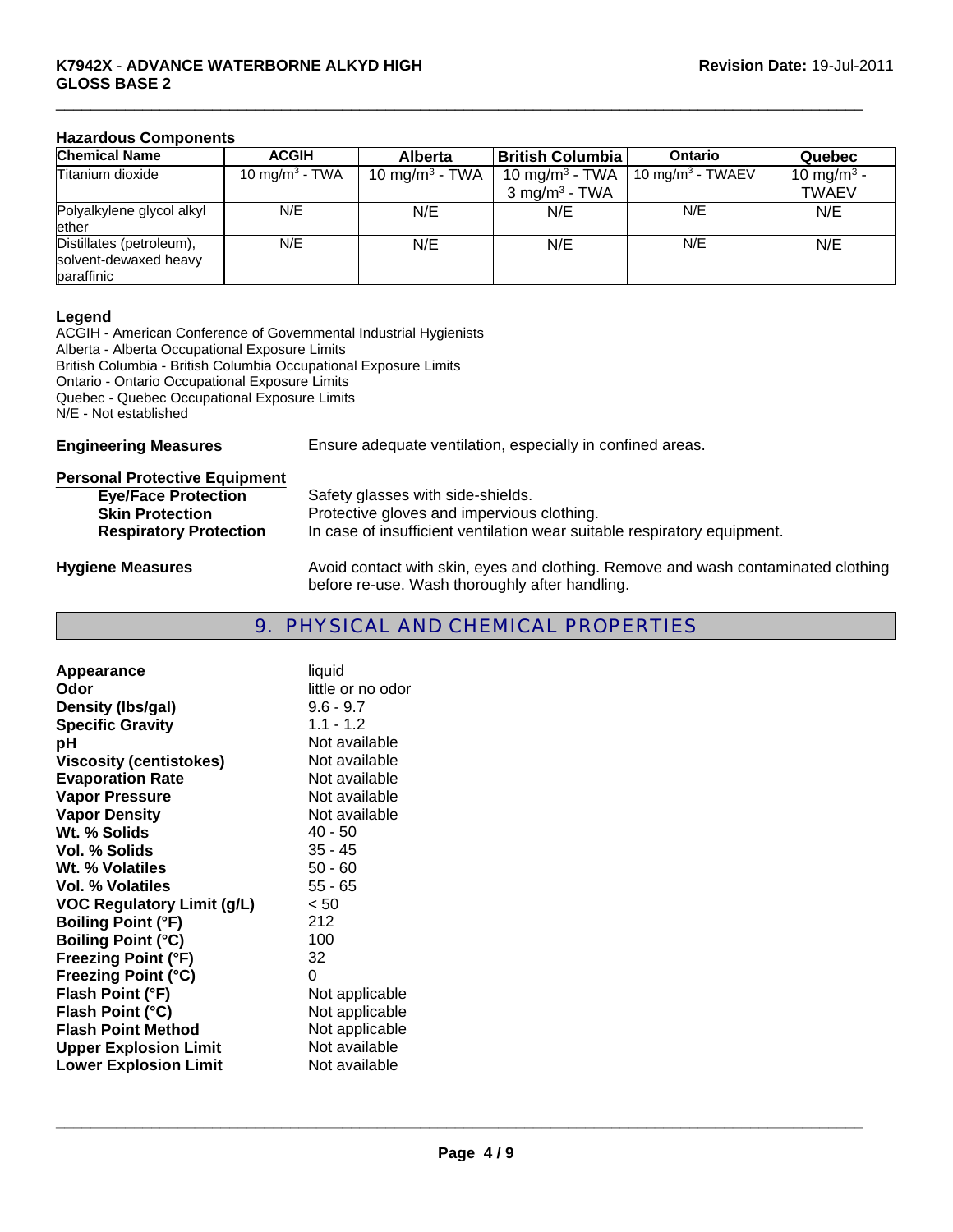## 9. PHYSICAL AND CHEMICAL PROPERTIES

 $\Box$ 

## 10. STABILITY AND REACTIVITY

| <b>Chemical Stability</b>                 | Stable under normal conditions.          |
|-------------------------------------------|------------------------------------------|
| <b>Conditions To Avoid</b>                | Prevent from freezing                    |
| <b>Incompatible Materials</b>             | No materials to be especially mentioned  |
| <b>Hazardous Decomposition Products</b>   | None under normal use.                   |
| <b>Possibility Of Hazardous Reactions</b> | Hazardous polymerisation will not occur. |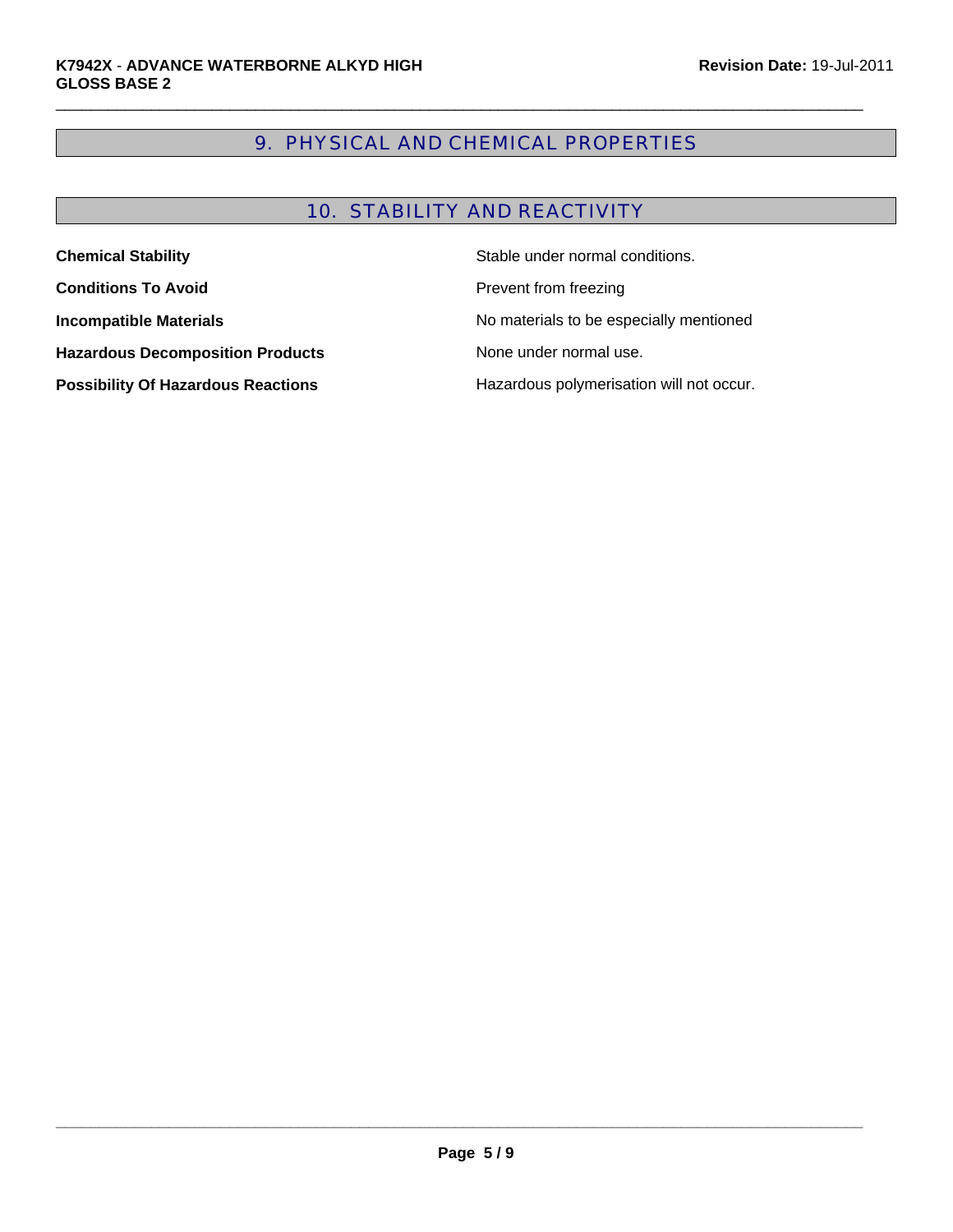## 11. TOXICOLOGICAL INFORMATION

 $\Box$ 

#### **Acute Toxicity**

**Product** No information available

#### **Component**

LD50 Oral: > 10000 mg/kg (Rat) LD50 Dermal:  $> 10000$  mg/m<sup>3</sup> (Rabbit) Titanium dioxide LC50 Inhalation (Dust):  $> 6.82$  mg/L (Rat, 4 hr.)

LC50 Inhalation (Vapor): 2000 mg/m<sup>3</sup> (Rat, 4 hr.) Polyalkylene glycol alkyl ether

#### **Chronic Toxicity**

#### **Carcinogenicity**

The information below indicates whether each agency has listed any ingredient as a carcinogen:

| <b>Chemical Name</b>                                         | <b>ACGIH</b> | <b>IARC</b>                          | <b>NTP</b> | <b>OSHA</b><br>Carcinogen |
|--------------------------------------------------------------|--------------|--------------------------------------|------------|---------------------------|
| Titanium dioxide                                             |              | 2B - Possible<br>Human<br>Carcinogen |            | Listed                    |
| Distillates (petroleum), solvent-dewaxed heavy<br>paraffinic |              | 1 - Human<br>Carcinogen              |            |                           |

• Although IARC has classified titanium dioxide as possibly carcinogenic to humans (2B), their summary concludes: "No significant exposure to titanium dioxide is thought to occur during the use of products in which titanium dioxide is bound to other materials, such as paint."

#### **Legend**

ACGIH - American Conference of Governmental Industrial Hygienists IARC - International Agency for Research on Cancer NTP - National Toxicity Program OSHA - Occupational Safety & Health Administration

## 12. ECOLOGICAL INFORMATION

#### **Ecotoxicity Effects**

**Product Acute Toxicity to Fish** No information available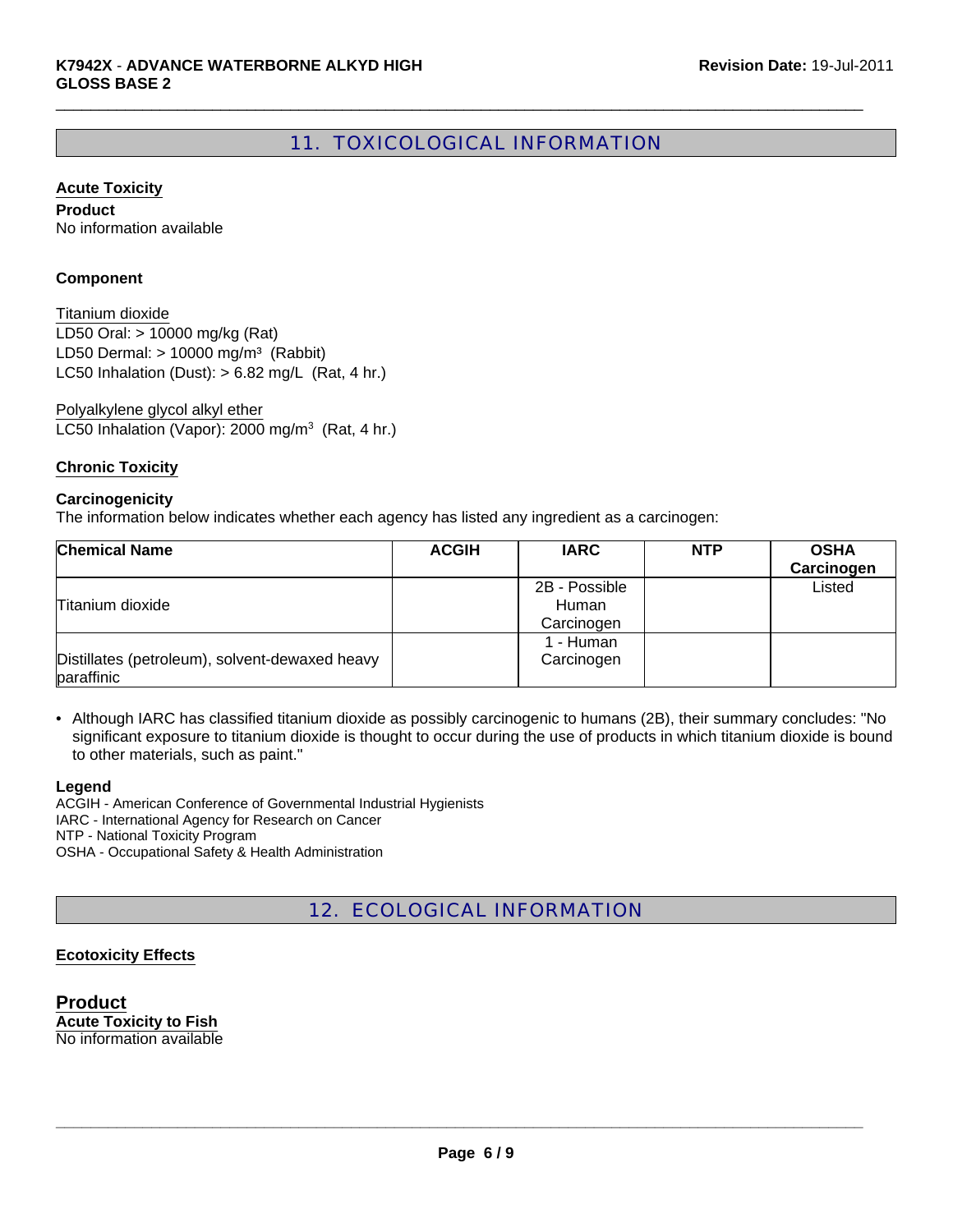## 12. ECOLOGICAL INFORMATION

 $\Box$ 

#### **Acute Toxicity to Aquatic Invertebrates** No information available

#### **Acute Toxicity to Aquatic Plants**

No information available

#### **Component Acute Toxicity to Fish**

LC50: >1000 mg/L (Fathead Minnow - 96 hr.) Titanium dioxide

#### **Acute Toxicity to Aquatic Invertebrates**

No information available

#### **Acute Toxicity to Aquatic Plants**

No information available

|                              | <b>13. DISPOSAL CONSIDERATIONS</b>                                                                                                                                                                                                                                                                         |
|------------------------------|------------------------------------------------------------------------------------------------------------------------------------------------------------------------------------------------------------------------------------------------------------------------------------------------------------|
| <b>Waste Disposal Method</b> | Dispose of in accordance with federal, state, provincial, and local regulations. Dry,<br>empty containers may be recycled in a can recycling program. Local requirements<br>may vary, consult your sanitation department or state-designated environmental<br>protection agency for more disposal options. |
|                              | <b>14. TRANSPORT INFORMATION</b>                                                                                                                                                                                                                                                                           |
| TDG                          | Not regulated                                                                                                                                                                                                                                                                                              |
| <b>ICAO / IATA</b>           | Not regulated                                                                                                                                                                                                                                                                                              |
| <b>IMDG/IMO</b>              | Not regulated                                                                                                                                                                                                                                                                                              |

## 15. REGULATORY INFORMATION

## **International Inventories**

**United States TSCA** Yes - All components are listed or exempt.<br> **Canada DSL No - Not all of the components are listed.** No - Not all of the components are listed.

## **National Pollutant Release Inventory (NPRI)**

#### **NPRI Parts 1- 4**

This product contains the following Parts 1-4 NPRI chemicals: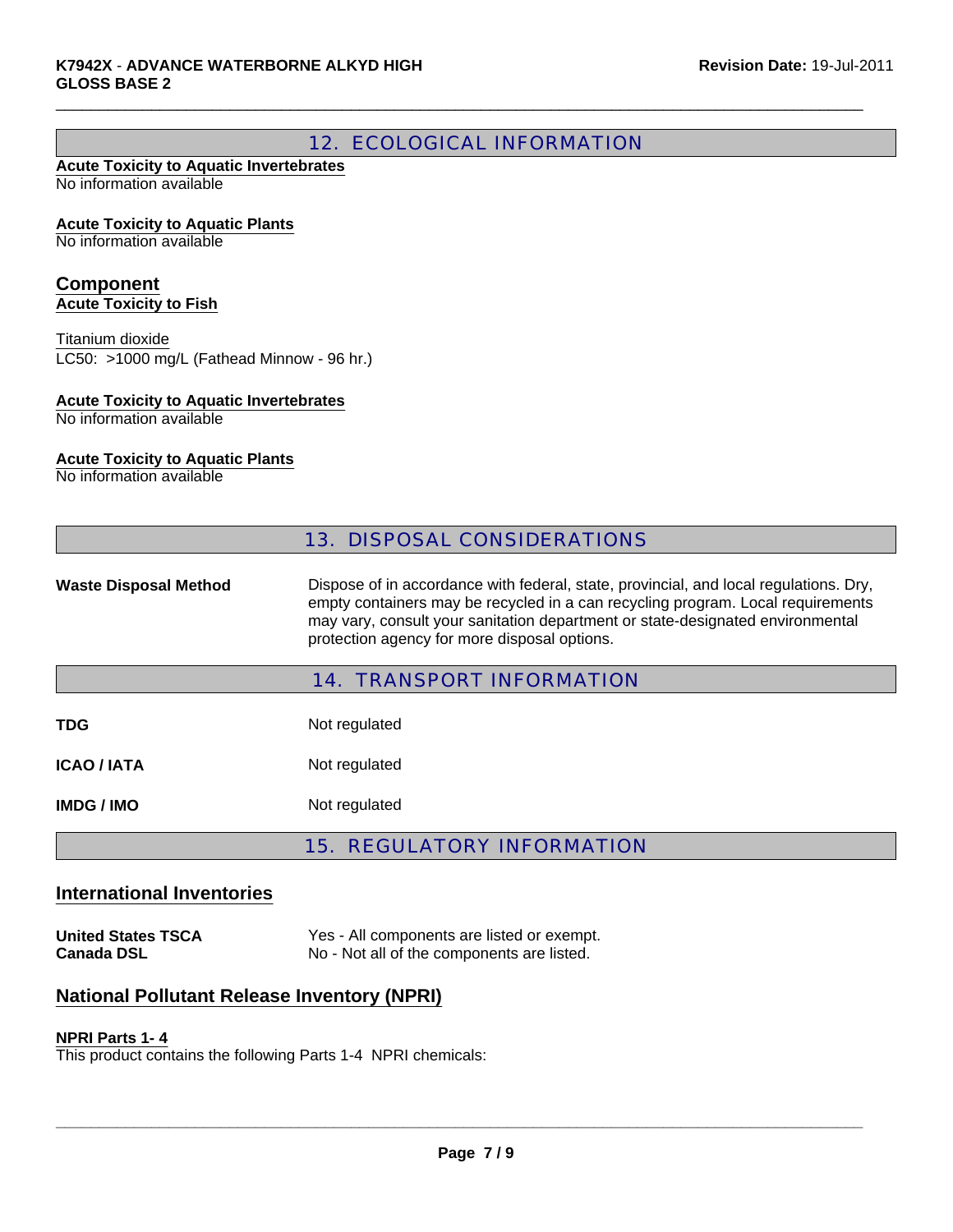## 15. REGULATORY INFORMATION

 $\Box$ 

*This product may contain trace amounts of (other) NPRI Parts I-4 reportable chemicals. Contact the preparer for further information.*

#### **NPRI Part 5**

This product contains the following NPRI Part 5 Chemicals:

*This product may contain trace amounts of (other) NPRI Part 5 reportable chemicals. Contact the preparer for further information.*

#### **WHMIS Regulatory Status**

This product has been classified in accordance with the hazard criteria of the Controlled Products Regulations (CPR) and the MSDS contains all the information required by the CPR.

#### **WHMIS Hazard Class**

D2A Very toxic materials



## 16. OTHER INFORMATION

**WARNING!** If you scrape, sand, or remove old paint, you may release lead dust. LEAD IS TOXIC. EXPOSURE TO LEAD DUST CAN CAUSE SERIOUS ILLNESS, SUCH AS BRAIN DAMAGE, ESPECIALLY IN CHILDREN. PREGNANT WOMEN SHOULD ALSO AVOID EXPOSURE. Wear a NIOSH approved respirator to control lead exposure. Clean up carefully with a HEPA vacuum and a wet mop. Before you start, find out how to protect yourself and your family by logging onto Health Canada @ http://www.hc-sc.gc.ca/iyh-vsv/prod/paint-peinture\_e.html.

| <b>Prepared By</b>      | <b>Product Stewardship Department</b><br>Benjamin Moore & Co.<br>360 Route 206 - P.O. Box 4000<br>Flanders, NJ 07836<br>866-690-1961 |
|-------------------------|--------------------------------------------------------------------------------------------------------------------------------------|
| <b>Revision Date:</b>   | 19-Jul-2011                                                                                                                          |
| <b>Revision Summary</b> | No information available                                                                                                             |